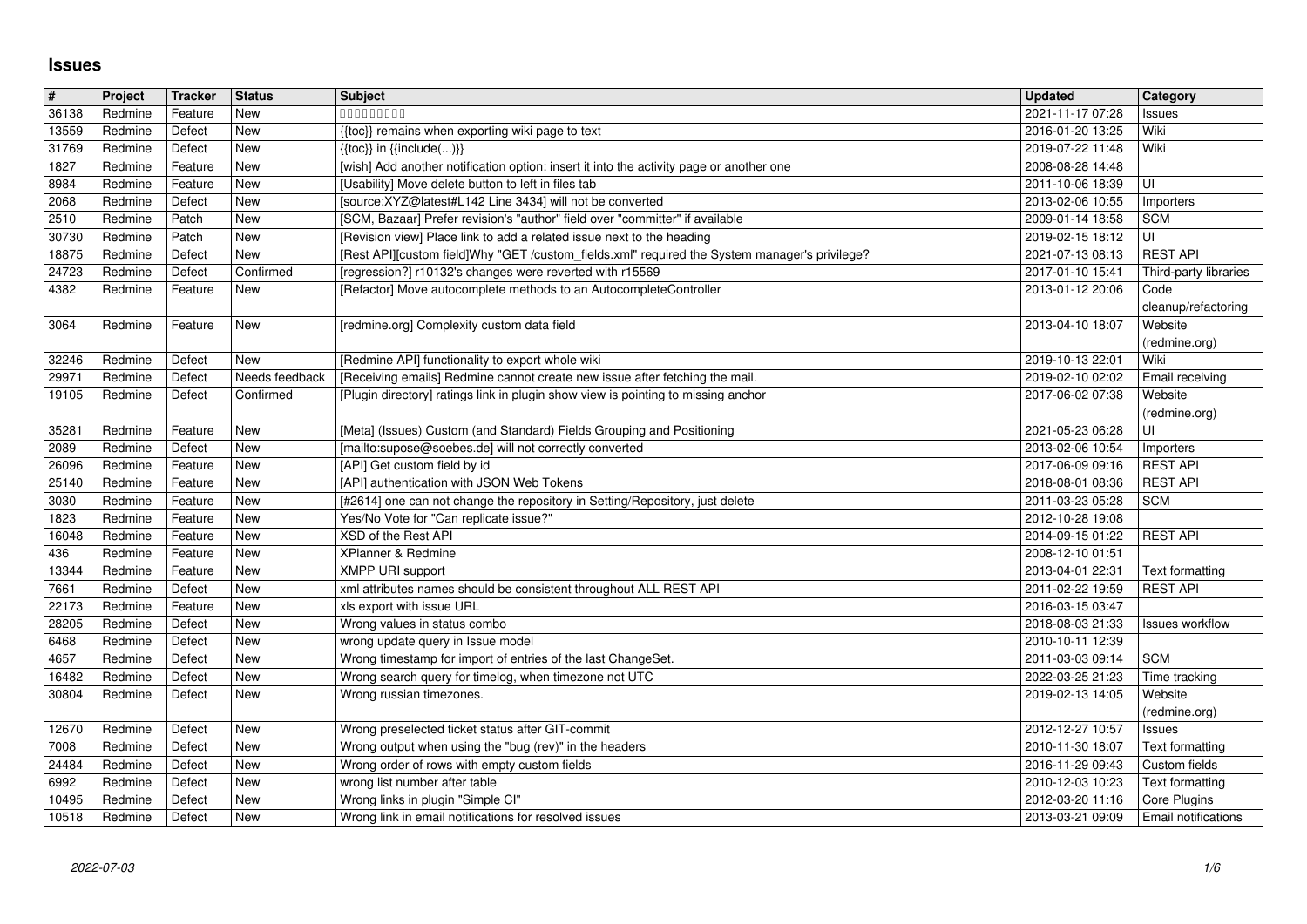| $\overline{\boldsymbol{H}}$ | Project            | Tracker            | <b>Status</b>         | <b>Subject</b>                                                                                                                                    | <b>Updated</b>                       | Category                                  |
|-----------------------------|--------------------|--------------------|-----------------------|---------------------------------------------------------------------------------------------------------------------------------------------------|--------------------------------------|-------------------------------------------|
| 36897<br>14357              | Redmine<br>Redmine | Patch<br>Defect    | New<br>New            | Wrong formatting of date in Time Entries<br>Wrong encoding for Bazaar repository                                                                  | 2022-06-14 11:33<br>2013-06-28 15:32 | Time tracking<br><b>SCM</b>               |
| 16076                       | Redmine            | Defect             | Needs feedback        | Wrong custom fields are displayed / weird behavior when selecting different projects on issue edit form                                           | 2014-02-25 08:53                     | Custom fields                             |
| 26778                       | Redmine            | Defect             | New                   | Wrong CSS class for themes if its name includes "_" or ""                                                                                         | 2017-09-17 18:38                     | Themes                                    |
| 3993<br>33845               | Redmine<br>Redmine | Defect<br>Defect   | New<br>Confirmed      | Wrong connection settings broke migration from trac<br>Wrong character encoding in git diffs with UTF-8 Cyrillic letters                          | 2011-03-24 10:46<br>2020-09-06 06:26 | Importers<br><b>SCM</b>                   |
| 18792                       | Redmine            | Defect             | New                   | wrong bar length in PDF gantt chart                                                                                                               | 2015-01-09 15:54                     | Gantt                                     |
| 3269                        | Redmine            | Feature            | New                   | Writing a single batch file for all rake tasks                                                                                                    | 2009-05-14 00:15                     |                                           |
| 10016<br>4829               | Redmine<br>Redmine | Feature<br>Feature | New<br>New            | Write email contents to text file instead of using smtp server<br>Write an installer                                                              | 2012-01-17 16:47<br>2010-02-13 05:31 | Email notifications                       |
| 5640                        | Redmine            | Feature            | New                   | Write access to the repository. Or the link between the repository and the other sections.                                                        | 2011-03-29 12:55                     |                                           |
| 17153                       | Redmine            | Feature            | Needs feedback        | Working Multiples svn in project and svn advanced integration don't allow to connect to other repo with the users                                 | 2014-06-30 08:34                     | <b>SCM</b>                                |
| 28078<br>2957               | Redmine<br>Redmine | Defect<br>Feature  | New<br>New            | Workflows inconsistencies when removing "add/edit issue" permission to a role which already has a workflow defined<br>Workflow/Quality Management | 2018-01-25 18:14<br>2013-03-18 12:44 | Issues                                    |
| 17125                       | Redmine            | Defect             | New                   | workflow's status-transitions' header-column & header-row pan & scroll out of view when numerous issue-statuses                                   | 2014-06-07 21:16                     | Administration                            |
| 2938<br>21231               | Redmine<br>Redmine | Feature<br>Defect  | New<br>Needs feedback | Workflow summary filtered by tracker, showing all roles depending on statuses<br>Workflow setup issues                                            | 2013-05-08 17:43<br>2015-12-13 08:24 | Issues workflow<br>Administration         |
| 13545                       | Redmine            | Patch              | Needs feedback        | Workflow permissions are broken if user has multiple roles in project                                                                             | 2013-03-25 22:42                     | Issues workflow                           |
| 10118                       | Redmine            | Feature            | New                   | Workflow needs assignee roles allowed                                                                                                             | 2012-02-01 09:14                     | Permissions and                           |
| 26619                       | Redmine            | Defect             | New                   | Workflow field permissions does not work with several different roles                                                                             | 2018-06-29 14:03                     | roles<br>Permissions and                  |
|                             |                    |                    |                       |                                                                                                                                                   |                                      | roles                                     |
| 15782                       | Redmine            | Feature            | New                   | Workflow Field Permissions - Status-Based Field Visibility                                                                                        | 2014-09-09 13:00                     | Custom fields                             |
| 559<br>15318                | Redmine<br>Redmine | Feature<br>Feature | New<br>New            | <b>Workflow Enhancements</b><br><b>Workflow Configuration</b>                                                                                     | 2020-11-11 10:50<br>2013-12-27 10:20 | <b>Issues workflow</b><br>Issues workflow |
| 18830                       | Redmine            | Defect             | New                   | Workflow always "current state" not working                                                                                                       | 2015-01-14 04:21                     | <b>Issues workflow</b>                    |
| 14508<br>1130               | Redmine<br>Redmine | Feature<br>Feature | New<br>New            | Workflow administration screen - loss of overview when working with many statuses<br>Work Breakdown Structure / EVM                               | 2021-07-19 04:41<br>2010-12-05 00:25 | Issues workflow<br>Projects               |
| 13147                       | Redmine            | Feature            | New                   | worflow enhancement: overleap status if allowed                                                                                                   | 2013-02-17 09:14                     | Issues workflow                           |
| 9545                        | Redmine            | Feature            | New                   | Windows Integrated Authentication                                                                                                                 | 2011-11-09 19:30                     | Accounts /                                |
| 18825                       | Redmine            | Defect             | New                   | WikiPage object miss included pages attachments                                                                                                   | 2015-01-13 14:39                     | authentication<br>Wiki                    |
| 617                         | Redmine            | Feature            | Reopened              | wiki: thoughts of WYSIWYG                                                                                                                         | 2013-12-03 10:47                     | <b>Plugin Request</b>                     |
| 480                         | Redmine            | Feature            | New                   | Wiki: Support categories tagging and autolisting                                                                                                  | 2012-12-05 03:02                     | Wiki                                      |
| 4058<br>21785               | Redmine<br>Redmine | Feature<br>Feature | New<br>New            | Wiki: Referencing to issue contents, status, priority, category, etc.<br>Wiki: macro Panel                                                        | 2013-03-25 03:39<br>2019-03-07 07:10 | Text formatting<br>Text formatting        |
| 4062                        | Redmine            | Feature            | New                   | Wiki: Feature request:Auto-replace text with another user-defined                                                                                 | 2012-07-06 21:02                     | Wiki                                      |
| 3749                        | Redmine            | Patch              | New                   | Wiki. TOC. The standardised anchors and admissible "fragment" part of URI.                                                                        | 2009-08-18 01:10                     | Wiki                                      |
| 23616<br>12051              | Redmine<br>Redmine | Feature<br>Feature | New<br>New            | wiki-attached image inline in issue<br>Wiki variables                                                                                             | 2021-11-01 01:37<br>2012-10-12 23:13 | Text formatting<br>Wiki                   |
| 17511                       | Redmine            | Defect             | New                   | Wiki URL 404 when using markdown                                                                                                                  | 2014-08-24 00:04                     | Wiki                                      |
| 7780<br>10406               | Redmine<br>Redmine | Defect<br>Feature  | New<br>New            | wiki updates do not send email notification<br>Wiki tree bulk edit                                                                                | 2011-03-23 07:41<br>2012-03-08 17:35 | <b>Email notifications</b><br>Wiki        |
|                             |                    |                    |                       |                                                                                                                                                   |                                      |                                           |
|                             |                    |                    |                       |                                                                                                                                                   |                                      |                                           |
|                             |                    |                    |                       |                                                                                                                                                   |                                      |                                           |
|                             |                    |                    |                       |                                                                                                                                                   |                                      |                                           |
|                             |                    |                    |                       |                                                                                                                                                   |                                      |                                           |
|                             |                    |                    |                       |                                                                                                                                                   |                                      |                                           |
|                             |                    |                    |                       |                                                                                                                                                   |                                      |                                           |
|                             |                    |                    |                       |                                                                                                                                                   |                                      |                                           |
|                             |                    |                    |                       |                                                                                                                                                   |                                      |                                           |
|                             |                    |                    |                       |                                                                                                                                                   |                                      |                                           |
|                             |                    |                    |                       |                                                                                                                                                   |                                      |                                           |
|                             |                    |                    |                       |                                                                                                                                                   |                                      |                                           |
|                             |                    |                    |                       |                                                                                                                                                   |                                      |                                           |
|                             |                    |                    |                       |                                                                                                                                                   |                                      |                                           |
|                             |                    |                    |                       |                                                                                                                                                   |                                      |                                           |
|                             |                    |                    |                       |                                                                                                                                                   |                                      |                                           |
|                             |                    |                    |                       |                                                                                                                                                   |                                      |                                           |
|                             |                    |                    |                       |                                                                                                                                                   |                                      |                                           |
|                             |                    |                    |                       |                                                                                                                                                   |                                      |                                           |
|                             |                    |                    |                       |                                                                                                                                                   |                                      |                                           |
|                             |                    |                    |                       |                                                                                                                                                   |                                      |                                           |
|                             |                    |                    |                       |                                                                                                                                                   |                                      |                                           |
|                             |                    |                    |                       |                                                                                                                                                   |                                      |                                           |
|                             |                    |                    |                       |                                                                                                                                                   |                                      |                                           |
|                             |                    |                    |                       |                                                                                                                                                   |                                      |                                           |
|                             |                    |                    |                       |                                                                                                                                                   |                                      |                                           |
|                             |                    |                    |                       |                                                                                                                                                   |                                      |                                           |
|                             |                    |                    |                       |                                                                                                                                                   |                                      |                                           |
|                             |                    |                    |                       |                                                                                                                                                   |                                      |                                           |
|                             |                    |                    |                       |                                                                                                                                                   |                                      |                                           |
|                             |                    |                    |                       |                                                                                                                                                   |                                      |                                           |
|                             |                    |                    |                       |                                                                                                                                                   |                                      |                                           |
|                             |                    |                    |                       |                                                                                                                                                   |                                      |                                           |
|                             |                    |                    |                       |                                                                                                                                                   |                                      |                                           |
|                             |                    |                    |                       |                                                                                                                                                   |                                      |                                           |
|                             |                    |                    |                       |                                                                                                                                                   |                                      |                                           |
|                             |                    |                    |                       |                                                                                                                                                   |                                      |                                           |
|                             |                    |                    |                       |                                                                                                                                                   |                                      |                                           |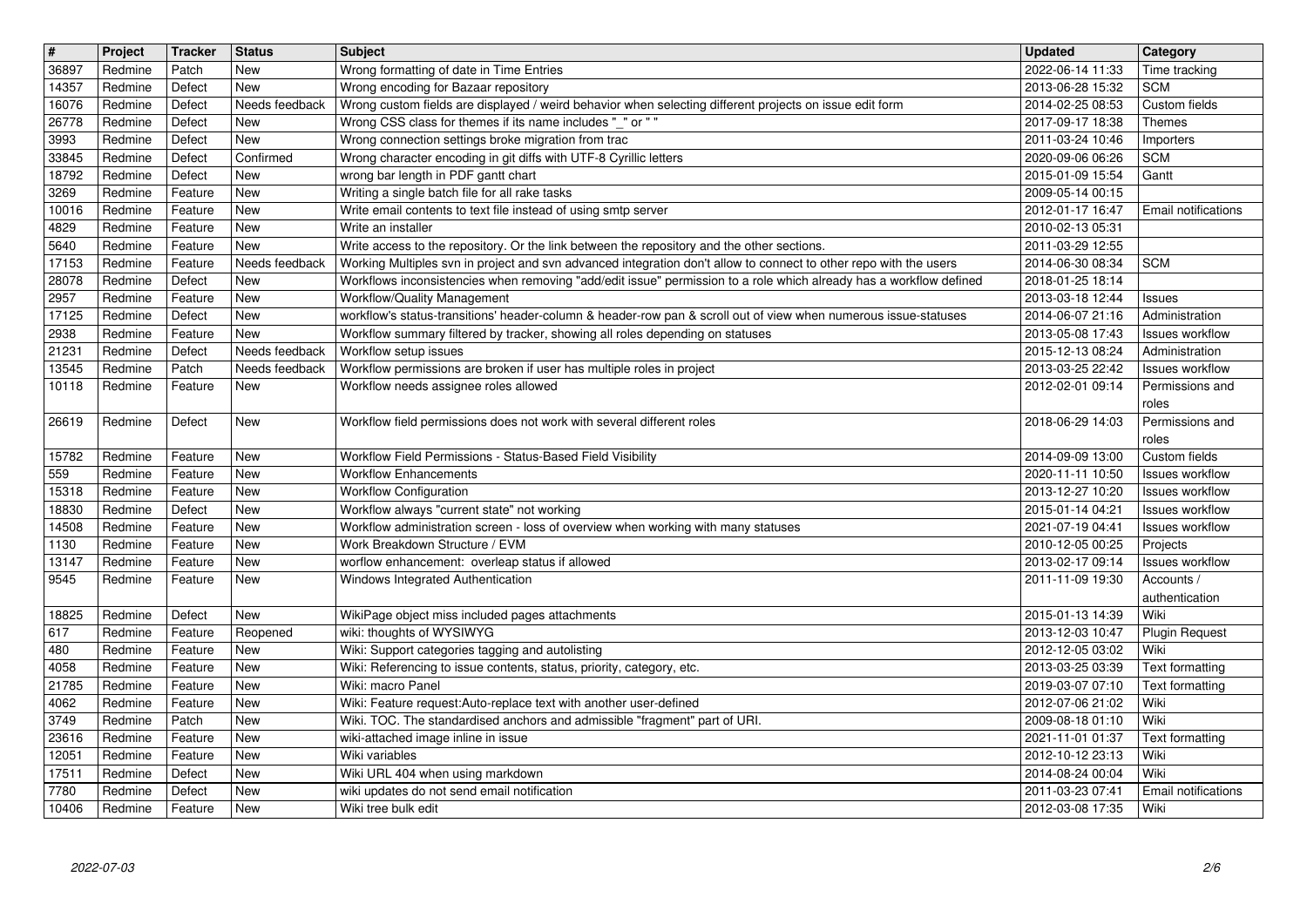| $\overline{\mathbf{t}}$ | Project            | Tracker           | <b>Status</b>            | Subject                                                                                                                           | <b>Updated</b>                       | Category                    |
|-------------------------|--------------------|-------------------|--------------------------|-----------------------------------------------------------------------------------------------------------------------------------|--------------------------------------|-----------------------------|
| $\sqrt{470}$            | Redmine            | Feature           | New                      | Wiki to Documentation publishing                                                                                                  | 2010-04-28 14:00                     |                             |
| 13710<br>2674           | Redmine<br>Redmine | Defect<br>Feature | <b>New</b><br>New        | Wiki text does not highlight subversion revisions that refer to non-main repositories<br>wiki templates                           | 2013-04-09 00:44<br>2021-08-25 16:01 | <b>SCM</b><br>Wiki          |
| 6989                    | Redmine            | Feature           | New                      | Wiki template for version wiki pages                                                                                              | 2010-11-26 17:21                     | Wiki                        |
| 2069                    | Redmine            | Feature           | New                      | Wiki syntax to link to files in the files-module                                                                                  | 2017-09-17 02:07                     | Text formatting             |
| 3027                    | Redmine            | Defect            | <b>New</b>               | Wiki start page shouldn't be capitalized automatically                                                                            | 2013-02-06 10:34                     | Wiki                        |
| 1075<br>32381           | Redmine<br>Redmine | Feature<br>Patch  | <b>New</b><br>New        | Wiki shared across sub-projects<br>Wiki preview : manage dynamic content                                                          | 2011-03-15 22:53<br>2019-10-31 18:04 | Wiki<br>Wiki                |
| 9971                    | Redmine            | Feature           | <b>New</b>               | wiki permission - delete only own attachment                                                                                      | 2012-01-11 05:22                     | Permissions and             |
|                         |                    |                   |                          |                                                                                                                                   |                                      | roles                       |
| 26034<br>11978          | Redmine<br>Redmine | Defect<br>Feature | <b>New</b><br>New        | Wiki PDF generated files displayed but not printable on Mac<br>Wiki pages for groups or wiki pages section with separate ACL      | 2017-05-24 17:55<br>2012-09-28 03:03 | PDF export<br>Wiki          |
| 29048                   | Redmine            | Feature           | New                      | Wiki page permission level                                                                                                        | 2018-06-22 17:19                     | Wiki                        |
| 12963                   | Redmine            | Feature           | New                      | Wiki Page Hooks                                                                                                                   | 2021-06-12 10:26                     | Hook requests               |
| 10407                   | Redmine            | Feature           | <b>New</b>               | Wiki page has a tree weight                                                                                                       | 2012-03-08 17:11                     | Wiki                        |
| 17598<br>16323          | Redmine<br>Redmine | Defect<br>Feature | New<br>New               | Wiki page for installation instructions is incomplete<br>Wiki Page Export as md file.                                             | 2014-08-29 10:27<br>2014-03-12 07:53 | Documentation<br>Wiki       |
| 3274                    | Redmine            | Patch             | New                      | Wiki Page Categories                                                                                                              | 2010-10-25 17:02                     | Wiki                        |
| 9315                    | Redmine            | Feature           | New                      | Wiki Page as MS OneNote                                                                                                           | 2011-09-24 16:56                     | Wiki                        |
| 18055                   | Redmine            | Defect            | <b>New</b>               | Wiki page "HowTo Configure Fail2ban For Redmine" contains incomplete/misleading instructions                                      | 2016-04-22 03:06                     | Documentation               |
| 2195<br>9733            | Redmine<br>Redmine | Patch<br>Feature  | <b>New</b><br>New        | wiki marco to link to files<br>WIKI macro to insert database query result as wiki table                                           | 2008-11-15 17:37<br>2011-12-13 10:47 | Attachments<br>Wiki         |
| 12875                   | Redmine            | Feature           | New                      | Wiki links to Overview/Activity/Roadmap/Issues/Documents/Files/News/Forums/etc of a particular project                            | 2013-01-20 21:34                     | Wiki                        |
| 3982                    | Redmine            | Feature           | New                      | Wiki links should be connverted to URLs in plain text emails                                                                      | 2011-11-19 14:48                     | Email notifications         |
| 705                     | Redmine            | Feature           | New                      | Wiki links on field names                                                                                                         | 2013-03-18 21:04                     | UI                          |
| 12506<br>4372           | Redmine<br>Redmine | Defect<br>Feature | New<br>New               | Wiki links incomplete in generated mail<br>Wiki include macro: Include specific revision                                          | 2015-04-24 22:29<br>2015-10-23 15:20 | Email notifications<br>Wiki |
| 3547                    | Redmine            | Feature           | New                      | Wiki include macro: add ability to include single section                                                                         | 2019-02-12 11:06                     | Wiki                        |
| 26303                   | Redmine            | Feature           | New                      | Wiki include macro: add icons for editing and viewing an included wiki page                                                       | 2017-06-29 13:54                     | Wiki                        |
| 23103                   | Redmine            | Defect            | New                      | Wiki in Markdown syntax mode improperly renders successive headers.                                                               | 2016-07-12 17:00                     | Text formatting             |
| 22332<br>20356          | Redmine<br>Redmine | Feature<br>Defect | <b>New</b><br><b>New</b> | wiki id & parent_id in GET on api<br>Wiki gets destroyed after rename                                                             | 2018-04-01 13:30<br>2015-09-07 08:23 | <b>REST API</b><br>Wiki     |
| 8623                    | Redmine            | Defect            | <b>New</b>               | <b>Wiki Formatting Issue</b>                                                                                                      | 2011-06-16 19:12                     | Text formatting             |
| 4544                    | Redmine            | Defect            | <b>New</b>               | Wiki exported HTML has different CSS formatting to the original                                                                   | 2016-03-31 12:03                     | Wiki                        |
| 16324                   | Redmine            | Feature           | New                      | Wiki export as docx file.                                                                                                         | 2016-05-31 10:53                     | Wiki                        |
| 14115<br>16036          | Redmine<br>Redmine | Feature<br>Defect | New<br><b>New</b>        | Wiki enhancements: parent page and ajax<br>wiki edit pencil links are sometimes missing, throwing off the other pencil edit links | 2014-04-24 14:19<br>2017-06-08 22:19 | Wiki<br>Wiki                |
| 5402                    | Redmine            | Feature           | New                      | Wiki diff: line by line instead of word by word                                                                                   | 2011-01-05 23:58                     | Wiki                        |
| 2698                    | Redmine            | Feature           | New                      | Wiki Auto-Save currently editing page                                                                                             | 2015-01-14 09:50                     | Wiki                        |
| 4032                    | Redmine            | Feature           | New                      | Wiki attachment history                                                                                                           | 2009-10-15 09:42                     | Wiki                        |
| 15110                   | Redmine            | Defect            | New                      | Wiki annotate is showing wrong versions in which lines were last changed                                                          | 2015-07-04 05:04                     | Website<br>(redmine.org)    |
| 14412                   | Redmine            | Defect            | New                      | Wiki > Textile text with hidden part not correctly exported to pdf                                                                | 2013-07-21 12:33                     | PDF export                  |
|                         |                    |                   |                          |                                                                                                                                   |                                      |                             |
|                         |                    |                   |                          |                                                                                                                                   |                                      |                             |
|                         |                    |                   |                          |                                                                                                                                   |                                      |                             |
|                         |                    |                   |                          |                                                                                                                                   |                                      |                             |
|                         |                    |                   |                          |                                                                                                                                   |                                      |                             |
|                         |                    |                   |                          |                                                                                                                                   |                                      |                             |
|                         |                    |                   |                          |                                                                                                                                   |                                      |                             |
|                         |                    |                   |                          |                                                                                                                                   |                                      |                             |
|                         |                    |                   |                          |                                                                                                                                   |                                      |                             |
|                         |                    |                   |                          |                                                                                                                                   |                                      |                             |
|                         |                    |                   |                          |                                                                                                                                   |                                      |                             |
|                         |                    |                   |                          |                                                                                                                                   |                                      |                             |
|                         |                    |                   |                          |                                                                                                                                   |                                      |                             |
|                         |                    |                   |                          |                                                                                                                                   |                                      |                             |
|                         |                    |                   |                          |                                                                                                                                   |                                      |                             |
|                         |                    |                   |                          |                                                                                                                                   |                                      |                             |
|                         |                    |                   |                          |                                                                                                                                   |                                      |                             |
|                         |                    |                   |                          |                                                                                                                                   |                                      |                             |
|                         |                    |                   |                          |                                                                                                                                   |                                      |                             |
|                         |                    |                   |                          |                                                                                                                                   |                                      |                             |
|                         |                    |                   |                          |                                                                                                                                   |                                      |                             |
|                         |                    |                   |                          |                                                                                                                                   |                                      |                             |
|                         |                    |                   |                          |                                                                                                                                   |                                      |                             |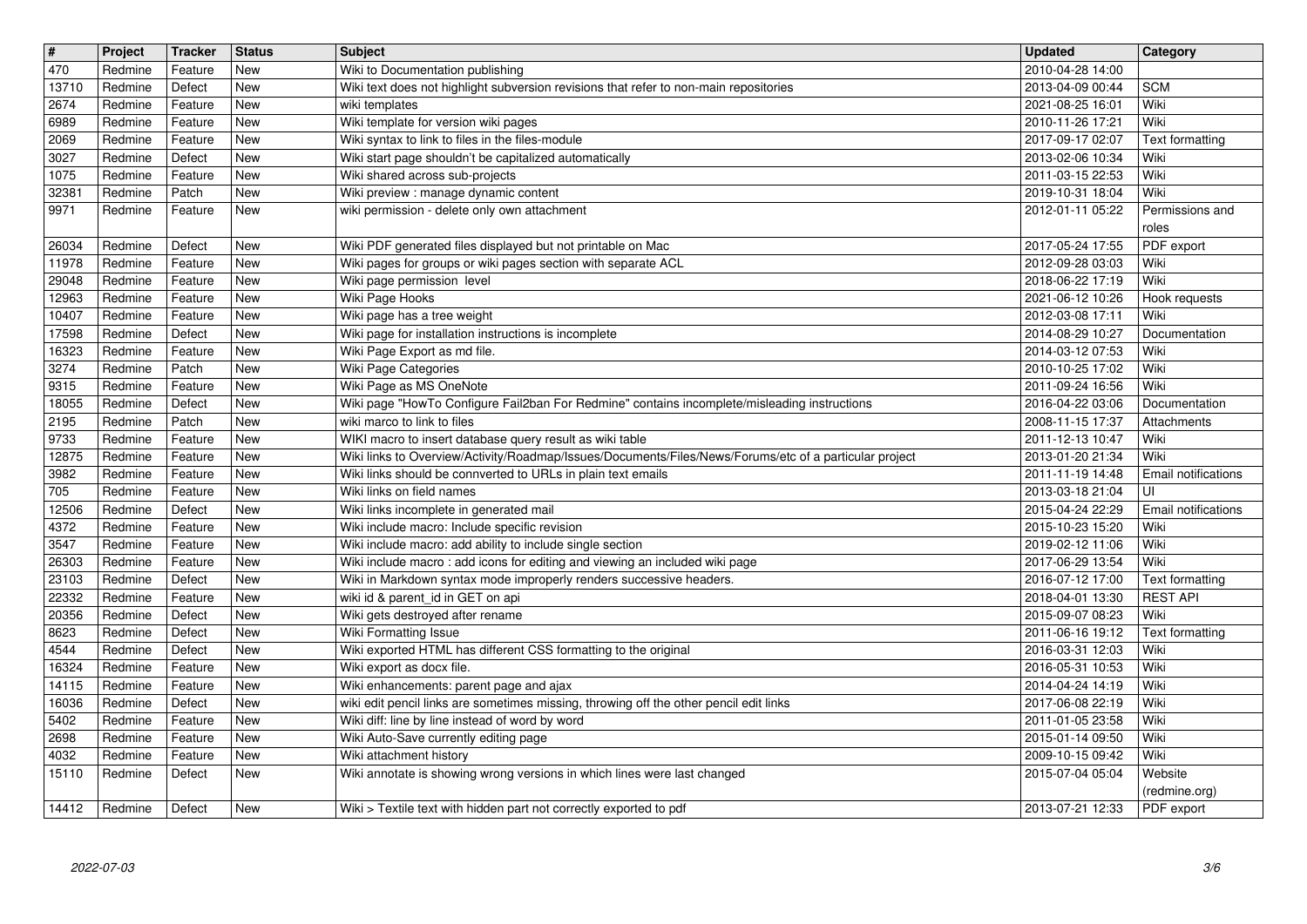| $\overline{\mathbf{H}}$ | Project            | Tracker            | <b>Status</b>         | <b>Subject</b>                                                                                                                                                                                                              | <b>Updated</b>                       | <b>Category</b>                   |
|-------------------------|--------------------|--------------------|-----------------------|-----------------------------------------------------------------------------------------------------------------------------------------------------------------------------------------------------------------------------|--------------------------------------|-----------------------------------|
| 9482                    | Redmine            | Feature            | New                   | Wiki - minor change without notification                                                                                                                                                                                    | 2012-03-08 16:48                     | Wiki                              |
| 3205<br>22171           | Redmine<br>Redmine | Feature<br>Defect  | New<br>New            | Wiki "Blocks"<br>Wide tables intersect with the right panel                                                                                                                                                                 | 2009-04-20 12:20<br>2016-04-03 17:02 | Wiki<br>UI                        |
| 18422                   | Redmine            | Feature            | New                   | Why three "my page" type of pages?                                                                                                                                                                                          | 2016-08-12 10:14                     | My page                           |
| 833                     | Redmine            | Feature            | New                   | Who's online                                                                                                                                                                                                                | 2016-10-23 20:42                     | Accounts /                        |
|                         |                    |                    |                       |                                                                                                                                                                                                                             |                                      | authentication                    |
| 11658<br>35320          | Redmine<br>Redmine | Defect<br>Defect   | New<br>New            | while updating status of issue some part of subject is changing to special symbols and numbers<br>When viewing spent time report the Activity, Issue Id and Subject are combined into a single column Issue yet there is no | 2012-08-27 12:16<br>2021-05-27 18:02 | Issues<br>Issues filter           |
|                         |                    |                    |                       | option for filtering on subject.                                                                                                                                                                                            |                                      |                                   |
| 29684                   | Redmine            | Defect             | New                   | when using export issues to csv format, notes fields contain html flags, making text quite hard to read / use                                                                                                               | 2018-09-27 10:24                     | Files                             |
| 32414                   | Redmine            | Feature            | New                   | When user add\change the password, provide a visual password strength checker                                                                                                                                               | 2019-11-05 11:42                     | Accounts /<br>authentication      |
| 13288                   | Redmine            | Defect             | New                   | when use cvs, in revision page, have invalid link.                                                                                                                                                                          | 2013-02-26 09:12                     | <b>SCM</b>                        |
| 14571                   | Redmine            | Defect             | New                   | When updating an issue, start and end date are invalid                                                                                                                                                                      | 2013-07-30 12:48                     | Issues                            |
| 11942                   | Redmine            | Defect             | New                   | When tracker field and other required fields are read-only, the user can get 'stuck' when creating a new issue                                                                                                              | 2012-09-25 23:45                     | <b>Issues</b>                     |
| 4948<br>13759           | Redmine<br>Redmine | Feature<br>Defect  | New<br>New            | When on the versions page, there should be a way to add or edit multiple versions at the same time.<br>When moving from one tracker to another, with different fields, data is lost.                                        | 2011-09-17 13:07<br>2013-04-12 23:30 | Project settings<br>Issues        |
| 22885                   | Redmine            | Defect             | New                   | When I register a task linking a "Parent task", the system gets too slow                                                                                                                                                    | 2016-05-24 22:10                     | Performance                       |
| 17520                   | Redmine            | Defect             | New                   | When I edit a saved Query I lose my project focus                                                                                                                                                                           | 2014-08-19 05:55                     |                                   |
| 11315<br>24442          | Redmine<br>Redmine | Defect<br>Defect   | Needs feedback<br>New | When I copy a project it does not copy the issues custom fields' values<br>When exporting Wiki to PDF, monospaced fonts are not rendered correctly in PDF                                                                   | 2017-02-22 21:37<br>2016-11-24 08:36 | Custom fields<br>PDF export       |
| 28171                   | Redmine            | Defect             | Needs feedback        | When exporting to PDF from the issue navigator (several issues) textile is not exported correctly                                                                                                                           | 2018-02-11 16:30                     | PDF export                        |
| 1410                    | Redmine            | Feature            | New                   | When downloading a file from the repository : don't fill the memory with bytes                                                                                                                                              | 2014-07-23 12:29                     | <b>SCM</b>                        |
| 27622<br>27212          | Redmine<br>Redmine | Defect<br>Patch    | New<br><b>New</b>     | When disabling notes for a role, file upload disapperas too at issue update<br>When deleting the projects category, its name should be represented in the confirmation dialog.                                              | 2017-12-10 04:54<br>2017-10-17 13:28 | <b>Issues</b><br>Project settings |
| 37276                   | Redmine            | Defect             | Needs feedback        | When creating a new version - get "Status is not included in the list"                                                                                                                                                      | 2022-06-23 16:58                     | Roadmap                           |
| 34306                   | Redmine            | Defect             | New                   | When creating a custom query with role level security you can deselect your own role (making the query inaccessible)                                                                                                        | 2020-11-25 08:31                     | Issues list                       |
| 33486                   | Redmine            | Feature            | New                   | When copying the task, I want to reflect the version change of the main task in the version of the subtask                                                                                                                  | 2020-06-02 15:09                     |                                   |
| 17068<br>3973           | Redmine<br>Redmine | Defect<br>Feature  | New<br>New            | When copying subtasks with relations between them self's are lost<br>When closing an issue with a commit, add the commit message to the issue                                                                               | 2018-04-06 19:38<br>2013-01-13 21:04 | <b>Issues</b><br><b>SCM</b>       |
| 640                     | Redmine            | Patch              | New                   | When choosing assignee, automatically switch status to Assigned                                                                                                                                                             | 2013-04-30 10:48                     | <b>Issues</b>                     |
| 17312                   | Redmine            | Feature            | New                   | When changing the project during issue creation, the already entered content should not be lost                                                                                                                             | 2014-06-26 10:21                     | <b>Issues</b>                     |
| 4019<br>10276           | Redmine<br>Redmine | Feature<br>Feature | New<br>New            | when bulk editing fields don't allow override of requirement to be completed required fields<br>When assigning an issue, add possibility to pre-select a group                                                              | 2011-07-13 19:11<br>2012-02-19 20:20 | <b>Issues</b><br>Issues           |
| 17801                   | Redmine            | Feature            | New                   | When adding watchers to an issue, you should have the possibility to notify the watchers that they have been added to the                                                                                                   | 2017-07-25 17:03                     | Email notifications               |
|                         |                    |                    |                       | issue                                                                                                                                                                                                                       |                                      |                                   |
| 5337<br>32484           | Redmine<br>Redmine | Feature<br>Feature | New<br>New            | When a version is closed, put all open bugs to the next available one<br>When a group is selected in the user custom field field, Enable the same handling as the user on the issue list screen.                            | 2013-03-25 16:12<br>2019-11-18 18:35 | Roadmap                           |
| $\boxed{5564}$          | Redmine            | Feature            | New                   | When (bulk/singe) updating issues, don't show statuses not available                                                                                                                                                        | 2010-07-22 15:14                     | Issues                            |
| 33302<br>9293           | Redmine<br>Redmine | Feature<br>Feature | New<br>New            | What about the editor for "%Done" be a numeric editor with a spinbox<br>What about HTML copying from sites to Text editor for Issues                                                                                        | 2020-04-19 13:34<br>2011-09-21 12:17 | <b>Issues</b><br>Issues           |
| 3283                    | Redmine            | Feature            | New                   | Website: Install Mollom or similar spam deterrent                                                                                                                                                                           | 2014-03-16 06:41                     | Website                           |
|                         |                    |                    |                       |                                                                                                                                                                                                                             |                                      |                                   |
|                         |                    |                    |                       |                                                                                                                                                                                                                             |                                      |                                   |
|                         |                    |                    |                       |                                                                                                                                                                                                                             |                                      |                                   |
|                         |                    |                    |                       |                                                                                                                                                                                                                             |                                      |                                   |
|                         |                    |                    |                       |                                                                                                                                                                                                                             |                                      |                                   |
|                         |                    |                    |                       |                                                                                                                                                                                                                             |                                      |                                   |
|                         |                    |                    |                       |                                                                                                                                                                                                                             |                                      |                                   |
|                         |                    |                    |                       |                                                                                                                                                                                                                             |                                      |                                   |
|                         |                    |                    |                       |                                                                                                                                                                                                                             |                                      |                                   |
|                         |                    |                    |                       |                                                                                                                                                                                                                             |                                      |                                   |
|                         |                    |                    |                       |                                                                                                                                                                                                                             |                                      |                                   |
|                         |                    |                    |                       |                                                                                                                                                                                                                             |                                      |                                   |
|                         |                    |                    |                       |                                                                                                                                                                                                                             |                                      |                                   |
|                         |                    |                    |                       |                                                                                                                                                                                                                             |                                      |                                   |
|                         |                    |                    |                       |                                                                                                                                                                                                                             |                                      |                                   |
|                         |                    |                    |                       |                                                                                                                                                                                                                             |                                      |                                   |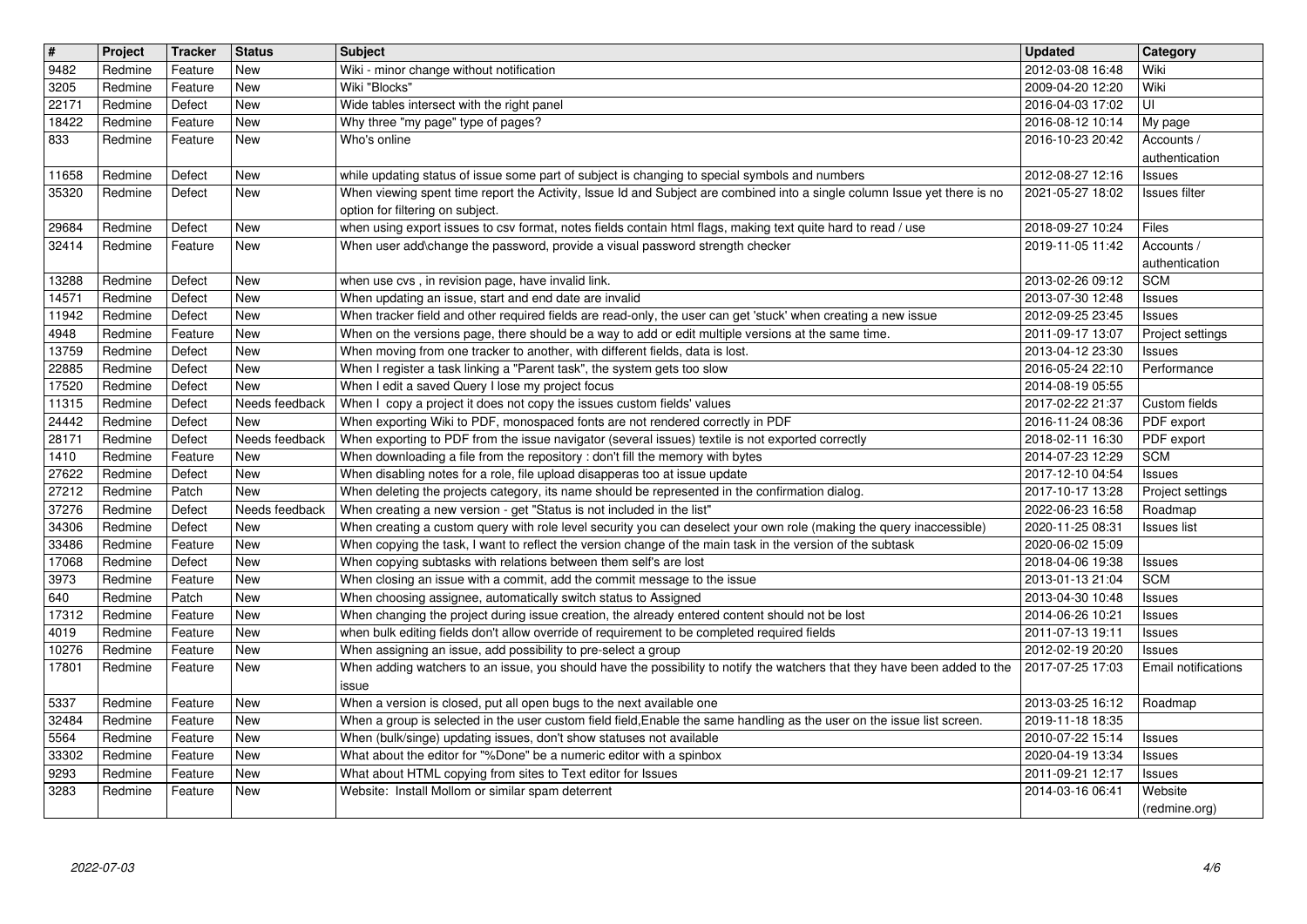| 2022-04-08 10:31<br>New<br>Webhook triggers in Redmine<br>Redmine<br>Feature<br>Redmine<br>Feature<br>New<br>We would like to order the appearance of custom field<br>2016-03-30 13:28<br>Custom fields<br>New<br>We want smileys in text formatting!:))<br>2018-09-17 15:46<br>Text formatting<br>3671<br>Redmine<br>Feature<br>Way to filter tasks in project by milestones from child projects<br>16877<br>Redmine<br>Feature<br>New<br>2014-05-13 21:43<br>Roadmap<br>Redmine<br>Defect<br>New<br>Watchers pop up window appears after a long time<br>2022-04-29 09:32<br>Issues<br>Watchers list before and after creation issue<br>Redmine<br>Defect<br><b>New</b><br>2013-02-07 14:49<br>Issues<br>Redmine<br>New<br>Watchers list appers very slow on issue page after upgrade from 1.0.1 to 1.2.1<br>9466<br>Defect<br>2011-10-24 19:33<br>Issues<br>32608<br>Watchers Invalid error when copying issue between project while users are member<br>Redmine<br>Defect<br>Needs feedback<br>2019-12-12 08:37<br>Issues<br>Watchers - Add Group / Role<br>Feature<br><b>New</b><br>10121<br>Redmine<br>2021-01-07 13:15<br>Needs feedback<br>Watcher is not getting email notification when an issue has been updated<br>Redmine<br>Defect<br>2019-09-26 11:46<br>Email notifications<br>Redmine<br>Feature<br>New<br>Watcher can't see issue when it assign to user from another group<br>2018-04-13 09:21<br>Groups<br>New<br>Watched topics on My page<br>2018-07-03 12:22<br>3235<br>Redmine<br>Feature<br>My page<br>18618<br>Redmine<br>New<br>2015-04-14 19:24<br>Feature<br>watch users by managers<br>Watch the File area<br>5190<br>Feature<br>New<br>2017-05-21 19:24<br>Files<br>Redmine<br>Redmine<br><b>New</b><br>Watch Roadmap<br>2012-08-14 15:18<br>Feature<br>Roadmap<br><b>REST API</b><br>Watch REST API (Differ Watcher)<br>Redmine<br>Feature<br>New<br>2014-02-18 04:17<br>New<br>Watch changes on folders or files<br>Redmine<br>Feature<br>2012-07-18 23:35<br>4558<br>New<br>watch categories and users<br>Redmine<br>Feature<br>2010-01-12 22:31<br>2675<br>Feature<br>New<br>Watch - add a personal comment<br>2009-02-05 09:25<br>Redmine<br>15736<br>WARNING: making https request to https://  without verifying server certificate; no CA path was specified.<br>Redmine<br>Defect<br>New<br>2013-12-18 21:27<br>Security<br>Redmine<br><b>New</b><br>Warning when comments go nowhere<br>2016-10-28 10:48<br>Email notifications<br>Feature<br>Warning occurs when displaying a few exceptional PDF thumbnail<br>Redmine<br>Defect<br><b>New</b><br>2020-06-15 06:30<br>Attachments<br>17588<br>Redmine<br>Defect<br><b>New</b><br>Warn that the authenticity token is invalid before you get the textarea to edit issues<br>2014-07-31 17:14<br><b>Issues</b><br>30729<br>Redmine<br><b>New</b><br>Warn or block the accidental update of inline images that are attachments.<br>2019-02-05 10:01<br>Feature<br>Attachments<br>32018<br>Patch<br>New<br>Visually consolidate project selector and the popup box with the projects<br>2019-09-04 19:16<br>UI<br>Redmine<br>Visible to Role and Required is not shown during ticket update.<br>20000<br>Redmine<br>Defect<br>Needs feedback<br>2015-08-31 01:38<br>Issues<br>Visibility/Use-ability/Creation Settings for Issue Trackers per Role per Project.<br>New<br>Redmine<br>Feature<br>2017-01-11 11:23<br>Issues permissions<br>views/user/edit, make password fields not-autocomplete (UI fix)<br>Patch<br>New<br>UI<br>Redmine<br>2013-04-11 01:20<br>26737<br><b>New</b><br>Viewing the concurrent users in Redmine system<br>2017-08-22 11:37<br>Redmine<br>Feature<br>Administration<br>New<br>View Wiki source<br>2011-05-30 10:55<br>8463<br>Redmine<br>Feature<br>Wiki<br>12657<br>New<br>2017-08-30 08:12<br>Redmine<br>Feature<br>view statistic and likes<br>Redmine<br>Feature<br>New<br>View role permissions<br>2013-01-03 17:30<br>Permissions and<br>roles<br>View Roadmap privilege<br>Redmine<br>Feature<br><b>New</b><br>2020-08-22 09:25<br>Permissions and<br>roles<br>15800<br>Redmine<br>Feature<br><b>New</b><br>View Issue summary status as on specific date<br>2014-01-05 19:53<br>Issues<br><b>New</b><br>View issue close date on the gantt view<br>2011-11-27 00:18<br>Redmine<br>Feature<br>Gantt<br>New<br>View hook just after top-menu.<br>2012-02-28 16:18<br>Redmine<br>Feature<br>Plugin API<br>Redmine<br>New<br>Feature<br>view hook for project Settings/Information page<br>2013-04-07 10:15 Plugin API<br>16141<br><b>New</b><br>2014-02-20 18:01<br>Redmine<br>Feature<br>View hook for issue queries<br>Hook requests<br>6767<br>View for issue categories similar to milestones<br>Redmine<br>Feature<br>New<br>2010-10-29 12:46<br>Issues<br>View and edit all members assigned to a role or across all groups or projects<br>9976<br>Redmine<br>Feature<br>New<br>2013-04-11 02:22<br>Administration<br>View 1st diff: Rendering common/error (404)<br>Defect<br>2011-12-27 13:44<br>Redmine<br>New<br>5/6<br>2022-07-03 | 29664<br>16084 | Project | <b>Tracker</b> | Status | Subject | <b>Updated</b> | <b>Category</b> |
|------------------------------------------------------------------------------------------------------------------------------------------------------------------------------------------------------------------------------------------------------------------------------------------------------------------------------------------------------------------------------------------------------------------------------------------------------------------------------------------------------------------------------------------------------------------------------------------------------------------------------------------------------------------------------------------------------------------------------------------------------------------------------------------------------------------------------------------------------------------------------------------------------------------------------------------------------------------------------------------------------------------------------------------------------------------------------------------------------------------------------------------------------------------------------------------------------------------------------------------------------------------------------------------------------------------------------------------------------------------------------------------------------------------------------------------------------------------------------------------------------------------------------------------------------------------------------------------------------------------------------------------------------------------------------------------------------------------------------------------------------------------------------------------------------------------------------------------------------------------------------------------------------------------------------------------------------------------------------------------------------------------------------------------------------------------------------------------------------------------------------------------------------------------------------------------------------------------------------------------------------------------------------------------------------------------------------------------------------------------------------------------------------------------------------------------------------------------------------------------------------------------------------------------------------------------------------------------------------------------------------------------------------------------------------------------------------------------------------------------------------------------------------------------------------------------------------------------------------------------------------------------------------------------------------------------------------------------------------------------------------------------------------------------------------------------------------------------------------------------------------------------------------------------------------------------------------------------------------------------------------------------------------------------------------------------------------------------------------------------------------------------------------------------------------------------------------------------------------------------------------------------------------------------------------------------------------------------------------------------------------------------------------------------------------------------------------------------------------------------------------------------------------------------------------------------------------------------------------------------------------------------------------------------------------------------------------------------------------------------------------------------------------------------------------------------------------------------------------------------------------------------------------------------------------------------------------------------------------------------------------------------------------------------------------------------------------------------------------------------------------------------------------------------------------------------------------------------------------------------------------------------------------------------------------------------------------------------------------------------------------------------------------------------------------------------------------------------------------------------------------------------------------------------------------------------------------------------------------------------------------------------------------------------------------------------------------------------------------------------------------------------------------------------------------------------------|----------------|---------|----------------|--------|---------|----------------|-----------------|
|                                                                                                                                                                                                                                                                                                                                                                                                                                                                                                                                                                                                                                                                                                                                                                                                                                                                                                                                                                                                                                                                                                                                                                                                                                                                                                                                                                                                                                                                                                                                                                                                                                                                                                                                                                                                                                                                                                                                                                                                                                                                                                                                                                                                                                                                                                                                                                                                                                                                                                                                                                                                                                                                                                                                                                                                                                                                                                                                                                                                                                                                                                                                                                                                                                                                                                                                                                                                                                                                                                                                                                                                                                                                                                                                                                                                                                                                                                                                                                                                                                                                                                                                                                                                                                                                                                                                                                                                                                                                                                                                                                                                                                                                                                                                                                                                                                                                                                                                                                                                                                                                        |                |         |                |        |         |                |                 |
|                                                                                                                                                                                                                                                                                                                                                                                                                                                                                                                                                                                                                                                                                                                                                                                                                                                                                                                                                                                                                                                                                                                                                                                                                                                                                                                                                                                                                                                                                                                                                                                                                                                                                                                                                                                                                                                                                                                                                                                                                                                                                                                                                                                                                                                                                                                                                                                                                                                                                                                                                                                                                                                                                                                                                                                                                                                                                                                                                                                                                                                                                                                                                                                                                                                                                                                                                                                                                                                                                                                                                                                                                                                                                                                                                                                                                                                                                                                                                                                                                                                                                                                                                                                                                                                                                                                                                                                                                                                                                                                                                                                                                                                                                                                                                                                                                                                                                                                                                                                                                                                                        |                |         |                |        |         |                |                 |
|                                                                                                                                                                                                                                                                                                                                                                                                                                                                                                                                                                                                                                                                                                                                                                                                                                                                                                                                                                                                                                                                                                                                                                                                                                                                                                                                                                                                                                                                                                                                                                                                                                                                                                                                                                                                                                                                                                                                                                                                                                                                                                                                                                                                                                                                                                                                                                                                                                                                                                                                                                                                                                                                                                                                                                                                                                                                                                                                                                                                                                                                                                                                                                                                                                                                                                                                                                                                                                                                                                                                                                                                                                                                                                                                                                                                                                                                                                                                                                                                                                                                                                                                                                                                                                                                                                                                                                                                                                                                                                                                                                                                                                                                                                                                                                                                                                                                                                                                                                                                                                                                        |                |         |                |        |         |                |                 |
|                                                                                                                                                                                                                                                                                                                                                                                                                                                                                                                                                                                                                                                                                                                                                                                                                                                                                                                                                                                                                                                                                                                                                                                                                                                                                                                                                                                                                                                                                                                                                                                                                                                                                                                                                                                                                                                                                                                                                                                                                                                                                                                                                                                                                                                                                                                                                                                                                                                                                                                                                                                                                                                                                                                                                                                                                                                                                                                                                                                                                                                                                                                                                                                                                                                                                                                                                                                                                                                                                                                                                                                                                                                                                                                                                                                                                                                                                                                                                                                                                                                                                                                                                                                                                                                                                                                                                                                                                                                                                                                                                                                                                                                                                                                                                                                                                                                                                                                                                                                                                                                                        | 35192          |         |                |        |         |                |                 |
|                                                                                                                                                                                                                                                                                                                                                                                                                                                                                                                                                                                                                                                                                                                                                                                                                                                                                                                                                                                                                                                                                                                                                                                                                                                                                                                                                                                                                                                                                                                                                                                                                                                                                                                                                                                                                                                                                                                                                                                                                                                                                                                                                                                                                                                                                                                                                                                                                                                                                                                                                                                                                                                                                                                                                                                                                                                                                                                                                                                                                                                                                                                                                                                                                                                                                                                                                                                                                                                                                                                                                                                                                                                                                                                                                                                                                                                                                                                                                                                                                                                                                                                                                                                                                                                                                                                                                                                                                                                                                                                                                                                                                                                                                                                                                                                                                                                                                                                                                                                                                                                                        | 9500           |         |                |        |         |                |                 |
|                                                                                                                                                                                                                                                                                                                                                                                                                                                                                                                                                                                                                                                                                                                                                                                                                                                                                                                                                                                                                                                                                                                                                                                                                                                                                                                                                                                                                                                                                                                                                                                                                                                                                                                                                                                                                                                                                                                                                                                                                                                                                                                                                                                                                                                                                                                                                                                                                                                                                                                                                                                                                                                                                                                                                                                                                                                                                                                                                                                                                                                                                                                                                                                                                                                                                                                                                                                                                                                                                                                                                                                                                                                                                                                                                                                                                                                                                                                                                                                                                                                                                                                                                                                                                                                                                                                                                                                                                                                                                                                                                                                                                                                                                                                                                                                                                                                                                                                                                                                                                                                                        |                |         |                |        |         |                |                 |
|                                                                                                                                                                                                                                                                                                                                                                                                                                                                                                                                                                                                                                                                                                                                                                                                                                                                                                                                                                                                                                                                                                                                                                                                                                                                                                                                                                                                                                                                                                                                                                                                                                                                                                                                                                                                                                                                                                                                                                                                                                                                                                                                                                                                                                                                                                                                                                                                                                                                                                                                                                                                                                                                                                                                                                                                                                                                                                                                                                                                                                                                                                                                                                                                                                                                                                                                                                                                                                                                                                                                                                                                                                                                                                                                                                                                                                                                                                                                                                                                                                                                                                                                                                                                                                                                                                                                                                                                                                                                                                                                                                                                                                                                                                                                                                                                                                                                                                                                                                                                                                                                        |                |         |                |        |         |                |                 |
|                                                                                                                                                                                                                                                                                                                                                                                                                                                                                                                                                                                                                                                                                                                                                                                                                                                                                                                                                                                                                                                                                                                                                                                                                                                                                                                                                                                                                                                                                                                                                                                                                                                                                                                                                                                                                                                                                                                                                                                                                                                                                                                                                                                                                                                                                                                                                                                                                                                                                                                                                                                                                                                                                                                                                                                                                                                                                                                                                                                                                                                                                                                                                                                                                                                                                                                                                                                                                                                                                                                                                                                                                                                                                                                                                                                                                                                                                                                                                                                                                                                                                                                                                                                                                                                                                                                                                                                                                                                                                                                                                                                                                                                                                                                                                                                                                                                                                                                                                                                                                                                                        | 16058          |         |                |        |         |                |                 |
|                                                                                                                                                                                                                                                                                                                                                                                                                                                                                                                                                                                                                                                                                                                                                                                                                                                                                                                                                                                                                                                                                                                                                                                                                                                                                                                                                                                                                                                                                                                                                                                                                                                                                                                                                                                                                                                                                                                                                                                                                                                                                                                                                                                                                                                                                                                                                                                                                                                                                                                                                                                                                                                                                                                                                                                                                                                                                                                                                                                                                                                                                                                                                                                                                                                                                                                                                                                                                                                                                                                                                                                                                                                                                                                                                                                                                                                                                                                                                                                                                                                                                                                                                                                                                                                                                                                                                                                                                                                                                                                                                                                                                                                                                                                                                                                                                                                                                                                                                                                                                                                                        | 28552          |         |                |        |         |                |                 |
|                                                                                                                                                                                                                                                                                                                                                                                                                                                                                                                                                                                                                                                                                                                                                                                                                                                                                                                                                                                                                                                                                                                                                                                                                                                                                                                                                                                                                                                                                                                                                                                                                                                                                                                                                                                                                                                                                                                                                                                                                                                                                                                                                                                                                                                                                                                                                                                                                                                                                                                                                                                                                                                                                                                                                                                                                                                                                                                                                                                                                                                                                                                                                                                                                                                                                                                                                                                                                                                                                                                                                                                                                                                                                                                                                                                                                                                                                                                                                                                                                                                                                                                                                                                                                                                                                                                                                                                                                                                                                                                                                                                                                                                                                                                                                                                                                                                                                                                                                                                                                                                                        |                |         |                |        |         |                |                 |
|                                                                                                                                                                                                                                                                                                                                                                                                                                                                                                                                                                                                                                                                                                                                                                                                                                                                                                                                                                                                                                                                                                                                                                                                                                                                                                                                                                                                                                                                                                                                                                                                                                                                                                                                                                                                                                                                                                                                                                                                                                                                                                                                                                                                                                                                                                                                                                                                                                                                                                                                                                                                                                                                                                                                                                                                                                                                                                                                                                                                                                                                                                                                                                                                                                                                                                                                                                                                                                                                                                                                                                                                                                                                                                                                                                                                                                                                                                                                                                                                                                                                                                                                                                                                                                                                                                                                                                                                                                                                                                                                                                                                                                                                                                                                                                                                                                                                                                                                                                                                                                                                        |                |         |                |        |         |                |                 |
|                                                                                                                                                                                                                                                                                                                                                                                                                                                                                                                                                                                                                                                                                                                                                                                                                                                                                                                                                                                                                                                                                                                                                                                                                                                                                                                                                                                                                                                                                                                                                                                                                                                                                                                                                                                                                                                                                                                                                                                                                                                                                                                                                                                                                                                                                                                                                                                                                                                                                                                                                                                                                                                                                                                                                                                                                                                                                                                                                                                                                                                                                                                                                                                                                                                                                                                                                                                                                                                                                                                                                                                                                                                                                                                                                                                                                                                                                                                                                                                                                                                                                                                                                                                                                                                                                                                                                                                                                                                                                                                                                                                                                                                                                                                                                                                                                                                                                                                                                                                                                                                                        | 11632          |         |                |        |         |                |                 |
|                                                                                                                                                                                                                                                                                                                                                                                                                                                                                                                                                                                                                                                                                                                                                                                                                                                                                                                                                                                                                                                                                                                                                                                                                                                                                                                                                                                                                                                                                                                                                                                                                                                                                                                                                                                                                                                                                                                                                                                                                                                                                                                                                                                                                                                                                                                                                                                                                                                                                                                                                                                                                                                                                                                                                                                                                                                                                                                                                                                                                                                                                                                                                                                                                                                                                                                                                                                                                                                                                                                                                                                                                                                                                                                                                                                                                                                                                                                                                                                                                                                                                                                                                                                                                                                                                                                                                                                                                                                                                                                                                                                                                                                                                                                                                                                                                                                                                                                                                                                                                                                                        | 16115          |         |                |        |         |                |                 |
|                                                                                                                                                                                                                                                                                                                                                                                                                                                                                                                                                                                                                                                                                                                                                                                                                                                                                                                                                                                                                                                                                                                                                                                                                                                                                                                                                                                                                                                                                                                                                                                                                                                                                                                                                                                                                                                                                                                                                                                                                                                                                                                                                                                                                                                                                                                                                                                                                                                                                                                                                                                                                                                                                                                                                                                                                                                                                                                                                                                                                                                                                                                                                                                                                                                                                                                                                                                                                                                                                                                                                                                                                                                                                                                                                                                                                                                                                                                                                                                                                                                                                                                                                                                                                                                                                                                                                                                                                                                                                                                                                                                                                                                                                                                                                                                                                                                                                                                                                                                                                                                                        | 11442          |         |                |        |         |                |                 |
|                                                                                                                                                                                                                                                                                                                                                                                                                                                                                                                                                                                                                                                                                                                                                                                                                                                                                                                                                                                                                                                                                                                                                                                                                                                                                                                                                                                                                                                                                                                                                                                                                                                                                                                                                                                                                                                                                                                                                                                                                                                                                                                                                                                                                                                                                                                                                                                                                                                                                                                                                                                                                                                                                                                                                                                                                                                                                                                                                                                                                                                                                                                                                                                                                                                                                                                                                                                                                                                                                                                                                                                                                                                                                                                                                                                                                                                                                                                                                                                                                                                                                                                                                                                                                                                                                                                                                                                                                                                                                                                                                                                                                                                                                                                                                                                                                                                                                                                                                                                                                                                                        |                |         |                |        |         |                |                 |
|                                                                                                                                                                                                                                                                                                                                                                                                                                                                                                                                                                                                                                                                                                                                                                                                                                                                                                                                                                                                                                                                                                                                                                                                                                                                                                                                                                                                                                                                                                                                                                                                                                                                                                                                                                                                                                                                                                                                                                                                                                                                                                                                                                                                                                                                                                                                                                                                                                                                                                                                                                                                                                                                                                                                                                                                                                                                                                                                                                                                                                                                                                                                                                                                                                                                                                                                                                                                                                                                                                                                                                                                                                                                                                                                                                                                                                                                                                                                                                                                                                                                                                                                                                                                                                                                                                                                                                                                                                                                                                                                                                                                                                                                                                                                                                                                                                                                                                                                                                                                                                                                        |                |         |                |        |         |                |                 |
|                                                                                                                                                                                                                                                                                                                                                                                                                                                                                                                                                                                                                                                                                                                                                                                                                                                                                                                                                                                                                                                                                                                                                                                                                                                                                                                                                                                                                                                                                                                                                                                                                                                                                                                                                                                                                                                                                                                                                                                                                                                                                                                                                                                                                                                                                                                                                                                                                                                                                                                                                                                                                                                                                                                                                                                                                                                                                                                                                                                                                                                                                                                                                                                                                                                                                                                                                                                                                                                                                                                                                                                                                                                                                                                                                                                                                                                                                                                                                                                                                                                                                                                                                                                                                                                                                                                                                                                                                                                                                                                                                                                                                                                                                                                                                                                                                                                                                                                                                                                                                                                                        | 24151          |         |                |        |         |                |                 |
|                                                                                                                                                                                                                                                                                                                                                                                                                                                                                                                                                                                                                                                                                                                                                                                                                                                                                                                                                                                                                                                                                                                                                                                                                                                                                                                                                                                                                                                                                                                                                                                                                                                                                                                                                                                                                                                                                                                                                                                                                                                                                                                                                                                                                                                                                                                                                                                                                                                                                                                                                                                                                                                                                                                                                                                                                                                                                                                                                                                                                                                                                                                                                                                                                                                                                                                                                                                                                                                                                                                                                                                                                                                                                                                                                                                                                                                                                                                                                                                                                                                                                                                                                                                                                                                                                                                                                                                                                                                                                                                                                                                                                                                                                                                                                                                                                                                                                                                                                                                                                                                                        | 33023          |         |                |        |         |                |                 |
|                                                                                                                                                                                                                                                                                                                                                                                                                                                                                                                                                                                                                                                                                                                                                                                                                                                                                                                                                                                                                                                                                                                                                                                                                                                                                                                                                                                                                                                                                                                                                                                                                                                                                                                                                                                                                                                                                                                                                                                                                                                                                                                                                                                                                                                                                                                                                                                                                                                                                                                                                                                                                                                                                                                                                                                                                                                                                                                                                                                                                                                                                                                                                                                                                                                                                                                                                                                                                                                                                                                                                                                                                                                                                                                                                                                                                                                                                                                                                                                                                                                                                                                                                                                                                                                                                                                                                                                                                                                                                                                                                                                                                                                                                                                                                                                                                                                                                                                                                                                                                                                                        |                |         |                |        |         |                |                 |
|                                                                                                                                                                                                                                                                                                                                                                                                                                                                                                                                                                                                                                                                                                                                                                                                                                                                                                                                                                                                                                                                                                                                                                                                                                                                                                                                                                                                                                                                                                                                                                                                                                                                                                                                                                                                                                                                                                                                                                                                                                                                                                                                                                                                                                                                                                                                                                                                                                                                                                                                                                                                                                                                                                                                                                                                                                                                                                                                                                                                                                                                                                                                                                                                                                                                                                                                                                                                                                                                                                                                                                                                                                                                                                                                                                                                                                                                                                                                                                                                                                                                                                                                                                                                                                                                                                                                                                                                                                                                                                                                                                                                                                                                                                                                                                                                                                                                                                                                                                                                                                                                        |                |         |                |        |         |                |                 |
|                                                                                                                                                                                                                                                                                                                                                                                                                                                                                                                                                                                                                                                                                                                                                                                                                                                                                                                                                                                                                                                                                                                                                                                                                                                                                                                                                                                                                                                                                                                                                                                                                                                                                                                                                                                                                                                                                                                                                                                                                                                                                                                                                                                                                                                                                                                                                                                                                                                                                                                                                                                                                                                                                                                                                                                                                                                                                                                                                                                                                                                                                                                                                                                                                                                                                                                                                                                                                                                                                                                                                                                                                                                                                                                                                                                                                                                                                                                                                                                                                                                                                                                                                                                                                                                                                                                                                                                                                                                                                                                                                                                                                                                                                                                                                                                                                                                                                                                                                                                                                                                                        |                |         |                |        |         |                |                 |
|                                                                                                                                                                                                                                                                                                                                                                                                                                                                                                                                                                                                                                                                                                                                                                                                                                                                                                                                                                                                                                                                                                                                                                                                                                                                                                                                                                                                                                                                                                                                                                                                                                                                                                                                                                                                                                                                                                                                                                                                                                                                                                                                                                                                                                                                                                                                                                                                                                                                                                                                                                                                                                                                                                                                                                                                                                                                                                                                                                                                                                                                                                                                                                                                                                                                                                                                                                                                                                                                                                                                                                                                                                                                                                                                                                                                                                                                                                                                                                                                                                                                                                                                                                                                                                                                                                                                                                                                                                                                                                                                                                                                                                                                                                                                                                                                                                                                                                                                                                                                                                                                        | 17500          |         |                |        |         |                |                 |
|                                                                                                                                                                                                                                                                                                                                                                                                                                                                                                                                                                                                                                                                                                                                                                                                                                                                                                                                                                                                                                                                                                                                                                                                                                                                                                                                                                                                                                                                                                                                                                                                                                                                                                                                                                                                                                                                                                                                                                                                                                                                                                                                                                                                                                                                                                                                                                                                                                                                                                                                                                                                                                                                                                                                                                                                                                                                                                                                                                                                                                                                                                                                                                                                                                                                                                                                                                                                                                                                                                                                                                                                                                                                                                                                                                                                                                                                                                                                                                                                                                                                                                                                                                                                                                                                                                                                                                                                                                                                                                                                                                                                                                                                                                                                                                                                                                                                                                                                                                                                                                                                        | 240            |         |                |        |         |                |                 |
|                                                                                                                                                                                                                                                                                                                                                                                                                                                                                                                                                                                                                                                                                                                                                                                                                                                                                                                                                                                                                                                                                                                                                                                                                                                                                                                                                                                                                                                                                                                                                                                                                                                                                                                                                                                                                                                                                                                                                                                                                                                                                                                                                                                                                                                                                                                                                                                                                                                                                                                                                                                                                                                                                                                                                                                                                                                                                                                                                                                                                                                                                                                                                                                                                                                                                                                                                                                                                                                                                                                                                                                                                                                                                                                                                                                                                                                                                                                                                                                                                                                                                                                                                                                                                                                                                                                                                                                                                                                                                                                                                                                                                                                                                                                                                                                                                                                                                                                                                                                                                                                                        |                |         |                |        |         |                |                 |
|                                                                                                                                                                                                                                                                                                                                                                                                                                                                                                                                                                                                                                                                                                                                                                                                                                                                                                                                                                                                                                                                                                                                                                                                                                                                                                                                                                                                                                                                                                                                                                                                                                                                                                                                                                                                                                                                                                                                                                                                                                                                                                                                                                                                                                                                                                                                                                                                                                                                                                                                                                                                                                                                                                                                                                                                                                                                                                                                                                                                                                                                                                                                                                                                                                                                                                                                                                                                                                                                                                                                                                                                                                                                                                                                                                                                                                                                                                                                                                                                                                                                                                                                                                                                                                                                                                                                                                                                                                                                                                                                                                                                                                                                                                                                                                                                                                                                                                                                                                                                                                                                        |                |         |                |        |         |                |                 |
|                                                                                                                                                                                                                                                                                                                                                                                                                                                                                                                                                                                                                                                                                                                                                                                                                                                                                                                                                                                                                                                                                                                                                                                                                                                                                                                                                                                                                                                                                                                                                                                                                                                                                                                                                                                                                                                                                                                                                                                                                                                                                                                                                                                                                                                                                                                                                                                                                                                                                                                                                                                                                                                                                                                                                                                                                                                                                                                                                                                                                                                                                                                                                                                                                                                                                                                                                                                                                                                                                                                                                                                                                                                                                                                                                                                                                                                                                                                                                                                                                                                                                                                                                                                                                                                                                                                                                                                                                                                                                                                                                                                                                                                                                                                                                                                                                                                                                                                                                                                                                                                                        | 8481           |         |                |        |         |                |                 |
|                                                                                                                                                                                                                                                                                                                                                                                                                                                                                                                                                                                                                                                                                                                                                                                                                                                                                                                                                                                                                                                                                                                                                                                                                                                                                                                                                                                                                                                                                                                                                                                                                                                                                                                                                                                                                                                                                                                                                                                                                                                                                                                                                                                                                                                                                                                                                                                                                                                                                                                                                                                                                                                                                                                                                                                                                                                                                                                                                                                                                                                                                                                                                                                                                                                                                                                                                                                                                                                                                                                                                                                                                                                                                                                                                                                                                                                                                                                                                                                                                                                                                                                                                                                                                                                                                                                                                                                                                                                                                                                                                                                                                                                                                                                                                                                                                                                                                                                                                                                                                                                                        |                |         |                |        |         |                |                 |
|                                                                                                                                                                                                                                                                                                                                                                                                                                                                                                                                                                                                                                                                                                                                                                                                                                                                                                                                                                                                                                                                                                                                                                                                                                                                                                                                                                                                                                                                                                                                                                                                                                                                                                                                                                                                                                                                                                                                                                                                                                                                                                                                                                                                                                                                                                                                                                                                                                                                                                                                                                                                                                                                                                                                                                                                                                                                                                                                                                                                                                                                                                                                                                                                                                                                                                                                                                                                                                                                                                                                                                                                                                                                                                                                                                                                                                                                                                                                                                                                                                                                                                                                                                                                                                                                                                                                                                                                                                                                                                                                                                                                                                                                                                                                                                                                                                                                                                                                                                                                                                                                        | 11829          |         |                |        |         |                |                 |
|                                                                                                                                                                                                                                                                                                                                                                                                                                                                                                                                                                                                                                                                                                                                                                                                                                                                                                                                                                                                                                                                                                                                                                                                                                                                                                                                                                                                                                                                                                                                                                                                                                                                                                                                                                                                                                                                                                                                                                                                                                                                                                                                                                                                                                                                                                                                                                                                                                                                                                                                                                                                                                                                                                                                                                                                                                                                                                                                                                                                                                                                                                                                                                                                                                                                                                                                                                                                                                                                                                                                                                                                                                                                                                                                                                                                                                                                                                                                                                                                                                                                                                                                                                                                                                                                                                                                                                                                                                                                                                                                                                                                                                                                                                                                                                                                                                                                                                                                                                                                                                                                        |                |         |                |        |         |                |                 |
|                                                                                                                                                                                                                                                                                                                                                                                                                                                                                                                                                                                                                                                                                                                                                                                                                                                                                                                                                                                                                                                                                                                                                                                                                                                                                                                                                                                                                                                                                                                                                                                                                                                                                                                                                                                                                                                                                                                                                                                                                                                                                                                                                                                                                                                                                                                                                                                                                                                                                                                                                                                                                                                                                                                                                                                                                                                                                                                                                                                                                                                                                                                                                                                                                                                                                                                                                                                                                                                                                                                                                                                                                                                                                                                                                                                                                                                                                                                                                                                                                                                                                                                                                                                                                                                                                                                                                                                                                                                                                                                                                                                                                                                                                                                                                                                                                                                                                                                                                                                                                                                                        | 6795           |         |                |        |         |                |                 |
|                                                                                                                                                                                                                                                                                                                                                                                                                                                                                                                                                                                                                                                                                                                                                                                                                                                                                                                                                                                                                                                                                                                                                                                                                                                                                                                                                                                                                                                                                                                                                                                                                                                                                                                                                                                                                                                                                                                                                                                                                                                                                                                                                                                                                                                                                                                                                                                                                                                                                                                                                                                                                                                                                                                                                                                                                                                                                                                                                                                                                                                                                                                                                                                                                                                                                                                                                                                                                                                                                                                                                                                                                                                                                                                                                                                                                                                                                                                                                                                                                                                                                                                                                                                                                                                                                                                                                                                                                                                                                                                                                                                                                                                                                                                                                                                                                                                                                                                                                                                                                                                                        | 9915           |         |                |        |         |                |                 |
|                                                                                                                                                                                                                                                                                                                                                                                                                                                                                                                                                                                                                                                                                                                                                                                                                                                                                                                                                                                                                                                                                                                                                                                                                                                                                                                                                                                                                                                                                                                                                                                                                                                                                                                                                                                                                                                                                                                                                                                                                                                                                                                                                                                                                                                                                                                                                                                                                                                                                                                                                                                                                                                                                                                                                                                                                                                                                                                                                                                                                                                                                                                                                                                                                                                                                                                                                                                                                                                                                                                                                                                                                                                                                                                                                                                                                                                                                                                                                                                                                                                                                                                                                                                                                                                                                                                                                                                                                                                                                                                                                                                                                                                                                                                                                                                                                                                                                                                                                                                                                                                                        | $3735$         |         |                |        |         |                |                 |
|                                                                                                                                                                                                                                                                                                                                                                                                                                                                                                                                                                                                                                                                                                                                                                                                                                                                                                                                                                                                                                                                                                                                                                                                                                                                                                                                                                                                                                                                                                                                                                                                                                                                                                                                                                                                                                                                                                                                                                                                                                                                                                                                                                                                                                                                                                                                                                                                                                                                                                                                                                                                                                                                                                                                                                                                                                                                                                                                                                                                                                                                                                                                                                                                                                                                                                                                                                                                                                                                                                                                                                                                                                                                                                                                                                                                                                                                                                                                                                                                                                                                                                                                                                                                                                                                                                                                                                                                                                                                                                                                                                                                                                                                                                                                                                                                                                                                                                                                                                                                                                                                        |                |         |                |        |         |                |                 |
|                                                                                                                                                                                                                                                                                                                                                                                                                                                                                                                                                                                                                                                                                                                                                                                                                                                                                                                                                                                                                                                                                                                                                                                                                                                                                                                                                                                                                                                                                                                                                                                                                                                                                                                                                                                                                                                                                                                                                                                                                                                                                                                                                                                                                                                                                                                                                                                                                                                                                                                                                                                                                                                                                                                                                                                                                                                                                                                                                                                                                                                                                                                                                                                                                                                                                                                                                                                                                                                                                                                                                                                                                                                                                                                                                                                                                                                                                                                                                                                                                                                                                                                                                                                                                                                                                                                                                                                                                                                                                                                                                                                                                                                                                                                                                                                                                                                                                                                                                                                                                                                                        |                |         |                |        |         |                |                 |
|                                                                                                                                                                                                                                                                                                                                                                                                                                                                                                                                                                                                                                                                                                                                                                                                                                                                                                                                                                                                                                                                                                                                                                                                                                                                                                                                                                                                                                                                                                                                                                                                                                                                                                                                                                                                                                                                                                                                                                                                                                                                                                                                                                                                                                                                                                                                                                                                                                                                                                                                                                                                                                                                                                                                                                                                                                                                                                                                                                                                                                                                                                                                                                                                                                                                                                                                                                                                                                                                                                                                                                                                                                                                                                                                                                                                                                                                                                                                                                                                                                                                                                                                                                                                                                                                                                                                                                                                                                                                                                                                                                                                                                                                                                                                                                                                                                                                                                                                                                                                                                                                        | 9881           |         |                |        |         |                |                 |
|                                                                                                                                                                                                                                                                                                                                                                                                                                                                                                                                                                                                                                                                                                                                                                                                                                                                                                                                                                                                                                                                                                                                                                                                                                                                                                                                                                                                                                                                                                                                                                                                                                                                                                                                                                                                                                                                                                                                                                                                                                                                                                                                                                                                                                                                                                                                                                                                                                                                                                                                                                                                                                                                                                                                                                                                                                                                                                                                                                                                                                                                                                                                                                                                                                                                                                                                                                                                                                                                                                                                                                                                                                                                                                                                                                                                                                                                                                                                                                                                                                                                                                                                                                                                                                                                                                                                                                                                                                                                                                                                                                                                                                                                                                                                                                                                                                                                                                                                                                                                                                                                        |                |         |                |        |         |                |                 |
|                                                                                                                                                                                                                                                                                                                                                                                                                                                                                                                                                                                                                                                                                                                                                                                                                                                                                                                                                                                                                                                                                                                                                                                                                                                                                                                                                                                                                                                                                                                                                                                                                                                                                                                                                                                                                                                                                                                                                                                                                                                                                                                                                                                                                                                                                                                                                                                                                                                                                                                                                                                                                                                                                                                                                                                                                                                                                                                                                                                                                                                                                                                                                                                                                                                                                                                                                                                                                                                                                                                                                                                                                                                                                                                                                                                                                                                                                                                                                                                                                                                                                                                                                                                                                                                                                                                                                                                                                                                                                                                                                                                                                                                                                                                                                                                                                                                                                                                                                                                                                                                                        |                |         |                |        |         |                |                 |
|                                                                                                                                                                                                                                                                                                                                                                                                                                                                                                                                                                                                                                                                                                                                                                                                                                                                                                                                                                                                                                                                                                                                                                                                                                                                                                                                                                                                                                                                                                                                                                                                                                                                                                                                                                                                                                                                                                                                                                                                                                                                                                                                                                                                                                                                                                                                                                                                                                                                                                                                                                                                                                                                                                                                                                                                                                                                                                                                                                                                                                                                                                                                                                                                                                                                                                                                                                                                                                                                                                                                                                                                                                                                                                                                                                                                                                                                                                                                                                                                                                                                                                                                                                                                                                                                                                                                                                                                                                                                                                                                                                                                                                                                                                                                                                                                                                                                                                                                                                                                                                                                        |                |         |                |        |         |                |                 |
|                                                                                                                                                                                                                                                                                                                                                                                                                                                                                                                                                                                                                                                                                                                                                                                                                                                                                                                                                                                                                                                                                                                                                                                                                                                                                                                                                                                                                                                                                                                                                                                                                                                                                                                                                                                                                                                                                                                                                                                                                                                                                                                                                                                                                                                                                                                                                                                                                                                                                                                                                                                                                                                                                                                                                                                                                                                                                                                                                                                                                                                                                                                                                                                                                                                                                                                                                                                                                                                                                                                                                                                                                                                                                                                                                                                                                                                                                                                                                                                                                                                                                                                                                                                                                                                                                                                                                                                                                                                                                                                                                                                                                                                                                                                                                                                                                                                                                                                                                                                                                                                                        |                |         |                |        |         |                |                 |
|                                                                                                                                                                                                                                                                                                                                                                                                                                                                                                                                                                                                                                                                                                                                                                                                                                                                                                                                                                                                                                                                                                                                                                                                                                                                                                                                                                                                                                                                                                                                                                                                                                                                                                                                                                                                                                                                                                                                                                                                                                                                                                                                                                                                                                                                                                                                                                                                                                                                                                                                                                                                                                                                                                                                                                                                                                                                                                                                                                                                                                                                                                                                                                                                                                                                                                                                                                                                                                                                                                                                                                                                                                                                                                                                                                                                                                                                                                                                                                                                                                                                                                                                                                                                                                                                                                                                                                                                                                                                                                                                                                                                                                                                                                                                                                                                                                                                                                                                                                                                                                                                        |                |         |                |        |         |                |                 |
|                                                                                                                                                                                                                                                                                                                                                                                                                                                                                                                                                                                                                                                                                                                                                                                                                                                                                                                                                                                                                                                                                                                                                                                                                                                                                                                                                                                                                                                                                                                                                                                                                                                                                                                                                                                                                                                                                                                                                                                                                                                                                                                                                                                                                                                                                                                                                                                                                                                                                                                                                                                                                                                                                                                                                                                                                                                                                                                                                                                                                                                                                                                                                                                                                                                                                                                                                                                                                                                                                                                                                                                                                                                                                                                                                                                                                                                                                                                                                                                                                                                                                                                                                                                                                                                                                                                                                                                                                                                                                                                                                                                                                                                                                                                                                                                                                                                                                                                                                                                                                                                                        |                |         |                |        |         |                |                 |
|                                                                                                                                                                                                                                                                                                                                                                                                                                                                                                                                                                                                                                                                                                                                                                                                                                                                                                                                                                                                                                                                                                                                                                                                                                                                                                                                                                                                                                                                                                                                                                                                                                                                                                                                                                                                                                                                                                                                                                                                                                                                                                                                                                                                                                                                                                                                                                                                                                                                                                                                                                                                                                                                                                                                                                                                                                                                                                                                                                                                                                                                                                                                                                                                                                                                                                                                                                                                                                                                                                                                                                                                                                                                                                                                                                                                                                                                                                                                                                                                                                                                                                                                                                                                                                                                                                                                                                                                                                                                                                                                                                                                                                                                                                                                                                                                                                                                                                                                                                                                                                                                        |                |         |                |        |         |                |                 |
|                                                                                                                                                                                                                                                                                                                                                                                                                                                                                                                                                                                                                                                                                                                                                                                                                                                                                                                                                                                                                                                                                                                                                                                                                                                                                                                                                                                                                                                                                                                                                                                                                                                                                                                                                                                                                                                                                                                                                                                                                                                                                                                                                                                                                                                                                                                                                                                                                                                                                                                                                                                                                                                                                                                                                                                                                                                                                                                                                                                                                                                                                                                                                                                                                                                                                                                                                                                                                                                                                                                                                                                                                                                                                                                                                                                                                                                                                                                                                                                                                                                                                                                                                                                                                                                                                                                                                                                                                                                                                                                                                                                                                                                                                                                                                                                                                                                                                                                                                                                                                                                                        |                |         |                |        |         |                |                 |
|                                                                                                                                                                                                                                                                                                                                                                                                                                                                                                                                                                                                                                                                                                                                                                                                                                                                                                                                                                                                                                                                                                                                                                                                                                                                                                                                                                                                                                                                                                                                                                                                                                                                                                                                                                                                                                                                                                                                                                                                                                                                                                                                                                                                                                                                                                                                                                                                                                                                                                                                                                                                                                                                                                                                                                                                                                                                                                                                                                                                                                                                                                                                                                                                                                                                                                                                                                                                                                                                                                                                                                                                                                                                                                                                                                                                                                                                                                                                                                                                                                                                                                                                                                                                                                                                                                                                                                                                                                                                                                                                                                                                                                                                                                                                                                                                                                                                                                                                                                                                                                                                        |                |         |                |        |         |                |                 |
|                                                                                                                                                                                                                                                                                                                                                                                                                                                                                                                                                                                                                                                                                                                                                                                                                                                                                                                                                                                                                                                                                                                                                                                                                                                                                                                                                                                                                                                                                                                                                                                                                                                                                                                                                                                                                                                                                                                                                                                                                                                                                                                                                                                                                                                                                                                                                                                                                                                                                                                                                                                                                                                                                                                                                                                                                                                                                                                                                                                                                                                                                                                                                                                                                                                                                                                                                                                                                                                                                                                                                                                                                                                                                                                                                                                                                                                                                                                                                                                                                                                                                                                                                                                                                                                                                                                                                                                                                                                                                                                                                                                                                                                                                                                                                                                                                                                                                                                                                                                                                                                                        |                |         |                |        |         |                |                 |
|                                                                                                                                                                                                                                                                                                                                                                                                                                                                                                                                                                                                                                                                                                                                                                                                                                                                                                                                                                                                                                                                                                                                                                                                                                                                                                                                                                                                                                                                                                                                                                                                                                                                                                                                                                                                                                                                                                                                                                                                                                                                                                                                                                                                                                                                                                                                                                                                                                                                                                                                                                                                                                                                                                                                                                                                                                                                                                                                                                                                                                                                                                                                                                                                                                                                                                                                                                                                                                                                                                                                                                                                                                                                                                                                                                                                                                                                                                                                                                                                                                                                                                                                                                                                                                                                                                                                                                                                                                                                                                                                                                                                                                                                                                                                                                                                                                                                                                                                                                                                                                                                        |                |         |                |        |         |                |                 |
|                                                                                                                                                                                                                                                                                                                                                                                                                                                                                                                                                                                                                                                                                                                                                                                                                                                                                                                                                                                                                                                                                                                                                                                                                                                                                                                                                                                                                                                                                                                                                                                                                                                                                                                                                                                                                                                                                                                                                                                                                                                                                                                                                                                                                                                                                                                                                                                                                                                                                                                                                                                                                                                                                                                                                                                                                                                                                                                                                                                                                                                                                                                                                                                                                                                                                                                                                                                                                                                                                                                                                                                                                                                                                                                                                                                                                                                                                                                                                                                                                                                                                                                                                                                                                                                                                                                                                                                                                                                                                                                                                                                                                                                                                                                                                                                                                                                                                                                                                                                                                                                                        |                |         |                |        |         |                |                 |
|                                                                                                                                                                                                                                                                                                                                                                                                                                                                                                                                                                                                                                                                                                                                                                                                                                                                                                                                                                                                                                                                                                                                                                                                                                                                                                                                                                                                                                                                                                                                                                                                                                                                                                                                                                                                                                                                                                                                                                                                                                                                                                                                                                                                                                                                                                                                                                                                                                                                                                                                                                                                                                                                                                                                                                                                                                                                                                                                                                                                                                                                                                                                                                                                                                                                                                                                                                                                                                                                                                                                                                                                                                                                                                                                                                                                                                                                                                                                                                                                                                                                                                                                                                                                                                                                                                                                                                                                                                                                                                                                                                                                                                                                                                                                                                                                                                                                                                                                                                                                                                                                        |                |         |                |        |         |                |                 |
|                                                                                                                                                                                                                                                                                                                                                                                                                                                                                                                                                                                                                                                                                                                                                                                                                                                                                                                                                                                                                                                                                                                                                                                                                                                                                                                                                                                                                                                                                                                                                                                                                                                                                                                                                                                                                                                                                                                                                                                                                                                                                                                                                                                                                                                                                                                                                                                                                                                                                                                                                                                                                                                                                                                                                                                                                                                                                                                                                                                                                                                                                                                                                                                                                                                                                                                                                                                                                                                                                                                                                                                                                                                                                                                                                                                                                                                                                                                                                                                                                                                                                                                                                                                                                                                                                                                                                                                                                                                                                                                                                                                                                                                                                                                                                                                                                                                                                                                                                                                                                                                                        |                |         |                |        |         |                |                 |
|                                                                                                                                                                                                                                                                                                                                                                                                                                                                                                                                                                                                                                                                                                                                                                                                                                                                                                                                                                                                                                                                                                                                                                                                                                                                                                                                                                                                                                                                                                                                                                                                                                                                                                                                                                                                                                                                                                                                                                                                                                                                                                                                                                                                                                                                                                                                                                                                                                                                                                                                                                                                                                                                                                                                                                                                                                                                                                                                                                                                                                                                                                                                                                                                                                                                                                                                                                                                                                                                                                                                                                                                                                                                                                                                                                                                                                                                                                                                                                                                                                                                                                                                                                                                                                                                                                                                                                                                                                                                                                                                                                                                                                                                                                                                                                                                                                                                                                                                                                                                                                                                        |                |         |                |        |         |                |                 |
|                                                                                                                                                                                                                                                                                                                                                                                                                                                                                                                                                                                                                                                                                                                                                                                                                                                                                                                                                                                                                                                                                                                                                                                                                                                                                                                                                                                                                                                                                                                                                                                                                                                                                                                                                                                                                                                                                                                                                                                                                                                                                                                                                                                                                                                                                                                                                                                                                                                                                                                                                                                                                                                                                                                                                                                                                                                                                                                                                                                                                                                                                                                                                                                                                                                                                                                                                                                                                                                                                                                                                                                                                                                                                                                                                                                                                                                                                                                                                                                                                                                                                                                                                                                                                                                                                                                                                                                                                                                                                                                                                                                                                                                                                                                                                                                                                                                                                                                                                                                                                                                                        |                |         |                |        |         |                |                 |
|                                                                                                                                                                                                                                                                                                                                                                                                                                                                                                                                                                                                                                                                                                                                                                                                                                                                                                                                                                                                                                                                                                                                                                                                                                                                                                                                                                                                                                                                                                                                                                                                                                                                                                                                                                                                                                                                                                                                                                                                                                                                                                                                                                                                                                                                                                                                                                                                                                                                                                                                                                                                                                                                                                                                                                                                                                                                                                                                                                                                                                                                                                                                                                                                                                                                                                                                                                                                                                                                                                                                                                                                                                                                                                                                                                                                                                                                                                                                                                                                                                                                                                                                                                                                                                                                                                                                                                                                                                                                                                                                                                                                                                                                                                                                                                                                                                                                                                                                                                                                                                                                        |                |         |                |        |         |                |                 |
|                                                                                                                                                                                                                                                                                                                                                                                                                                                                                                                                                                                                                                                                                                                                                                                                                                                                                                                                                                                                                                                                                                                                                                                                                                                                                                                                                                                                                                                                                                                                                                                                                                                                                                                                                                                                                                                                                                                                                                                                                                                                                                                                                                                                                                                                                                                                                                                                                                                                                                                                                                                                                                                                                                                                                                                                                                                                                                                                                                                                                                                                                                                                                                                                                                                                                                                                                                                                                                                                                                                                                                                                                                                                                                                                                                                                                                                                                                                                                                                                                                                                                                                                                                                                                                                                                                                                                                                                                                                                                                                                                                                                                                                                                                                                                                                                                                                                                                                                                                                                                                                                        |                |         |                |        |         |                |                 |
|                                                                                                                                                                                                                                                                                                                                                                                                                                                                                                                                                                                                                                                                                                                                                                                                                                                                                                                                                                                                                                                                                                                                                                                                                                                                                                                                                                                                                                                                                                                                                                                                                                                                                                                                                                                                                                                                                                                                                                                                                                                                                                                                                                                                                                                                                                                                                                                                                                                                                                                                                                                                                                                                                                                                                                                                                                                                                                                                                                                                                                                                                                                                                                                                                                                                                                                                                                                                                                                                                                                                                                                                                                                                                                                                                                                                                                                                                                                                                                                                                                                                                                                                                                                                                                                                                                                                                                                                                                                                                                                                                                                                                                                                                                                                                                                                                                                                                                                                                                                                                                                                        |                |         |                |        |         |                |                 |
|                                                                                                                                                                                                                                                                                                                                                                                                                                                                                                                                                                                                                                                                                                                                                                                                                                                                                                                                                                                                                                                                                                                                                                                                                                                                                                                                                                                                                                                                                                                                                                                                                                                                                                                                                                                                                                                                                                                                                                                                                                                                                                                                                                                                                                                                                                                                                                                                                                                                                                                                                                                                                                                                                                                                                                                                                                                                                                                                                                                                                                                                                                                                                                                                                                                                                                                                                                                                                                                                                                                                                                                                                                                                                                                                                                                                                                                                                                                                                                                                                                                                                                                                                                                                                                                                                                                                                                                                                                                                                                                                                                                                                                                                                                                                                                                                                                                                                                                                                                                                                                                                        |                |         |                |        |         |                |                 |
|                                                                                                                                                                                                                                                                                                                                                                                                                                                                                                                                                                                                                                                                                                                                                                                                                                                                                                                                                                                                                                                                                                                                                                                                                                                                                                                                                                                                                                                                                                                                                                                                                                                                                                                                                                                                                                                                                                                                                                                                                                                                                                                                                                                                                                                                                                                                                                                                                                                                                                                                                                                                                                                                                                                                                                                                                                                                                                                                                                                                                                                                                                                                                                                                                                                                                                                                                                                                                                                                                                                                                                                                                                                                                                                                                                                                                                                                                                                                                                                                                                                                                                                                                                                                                                                                                                                                                                                                                                                                                                                                                                                                                                                                                                                                                                                                                                                                                                                                                                                                                                                                        |                |         |                |        |         |                |                 |
|                                                                                                                                                                                                                                                                                                                                                                                                                                                                                                                                                                                                                                                                                                                                                                                                                                                                                                                                                                                                                                                                                                                                                                                                                                                                                                                                                                                                                                                                                                                                                                                                                                                                                                                                                                                                                                                                                                                                                                                                                                                                                                                                                                                                                                                                                                                                                                                                                                                                                                                                                                                                                                                                                                                                                                                                                                                                                                                                                                                                                                                                                                                                                                                                                                                                                                                                                                                                                                                                                                                                                                                                                                                                                                                                                                                                                                                                                                                                                                                                                                                                                                                                                                                                                                                                                                                                                                                                                                                                                                                                                                                                                                                                                                                                                                                                                                                                                                                                                                                                                                                                        |                |         |                |        |         |                |                 |
|                                                                                                                                                                                                                                                                                                                                                                                                                                                                                                                                                                                                                                                                                                                                                                                                                                                                                                                                                                                                                                                                                                                                                                                                                                                                                                                                                                                                                                                                                                                                                                                                                                                                                                                                                                                                                                                                                                                                                                                                                                                                                                                                                                                                                                                                                                                                                                                                                                                                                                                                                                                                                                                                                                                                                                                                                                                                                                                                                                                                                                                                                                                                                                                                                                                                                                                                                                                                                                                                                                                                                                                                                                                                                                                                                                                                                                                                                                                                                                                                                                                                                                                                                                                                                                                                                                                                                                                                                                                                                                                                                                                                                                                                                                                                                                                                                                                                                                                                                                                                                                                                        |                |         |                |        |         |                |                 |
|                                                                                                                                                                                                                                                                                                                                                                                                                                                                                                                                                                                                                                                                                                                                                                                                                                                                                                                                                                                                                                                                                                                                                                                                                                                                                                                                                                                                                                                                                                                                                                                                                                                                                                                                                                                                                                                                                                                                                                                                                                                                                                                                                                                                                                                                                                                                                                                                                                                                                                                                                                                                                                                                                                                                                                                                                                                                                                                                                                                                                                                                                                                                                                                                                                                                                                                                                                                                                                                                                                                                                                                                                                                                                                                                                                                                                                                                                                                                                                                                                                                                                                                                                                                                                                                                                                                                                                                                                                                                                                                                                                                                                                                                                                                                                                                                                                                                                                                                                                                                                                                                        |                |         |                |        |         |                |                 |
|                                                                                                                                                                                                                                                                                                                                                                                                                                                                                                                                                                                                                                                                                                                                                                                                                                                                                                                                                                                                                                                                                                                                                                                                                                                                                                                                                                                                                                                                                                                                                                                                                                                                                                                                                                                                                                                                                                                                                                                                                                                                                                                                                                                                                                                                                                                                                                                                                                                                                                                                                                                                                                                                                                                                                                                                                                                                                                                                                                                                                                                                                                                                                                                                                                                                                                                                                                                                                                                                                                                                                                                                                                                                                                                                                                                                                                                                                                                                                                                                                                                                                                                                                                                                                                                                                                                                                                                                                                                                                                                                                                                                                                                                                                                                                                                                                                                                                                                                                                                                                                                                        |                |         |                |        |         |                |                 |
|                                                                                                                                                                                                                                                                                                                                                                                                                                                                                                                                                                                                                                                                                                                                                                                                                                                                                                                                                                                                                                                                                                                                                                                                                                                                                                                                                                                                                                                                                                                                                                                                                                                                                                                                                                                                                                                                                                                                                                                                                                                                                                                                                                                                                                                                                                                                                                                                                                                                                                                                                                                                                                                                                                                                                                                                                                                                                                                                                                                                                                                                                                                                                                                                                                                                                                                                                                                                                                                                                                                                                                                                                                                                                                                                                                                                                                                                                                                                                                                                                                                                                                                                                                                                                                                                                                                                                                                                                                                                                                                                                                                                                                                                                                                                                                                                                                                                                                                                                                                                                                                                        |                |         |                |        |         |                |                 |